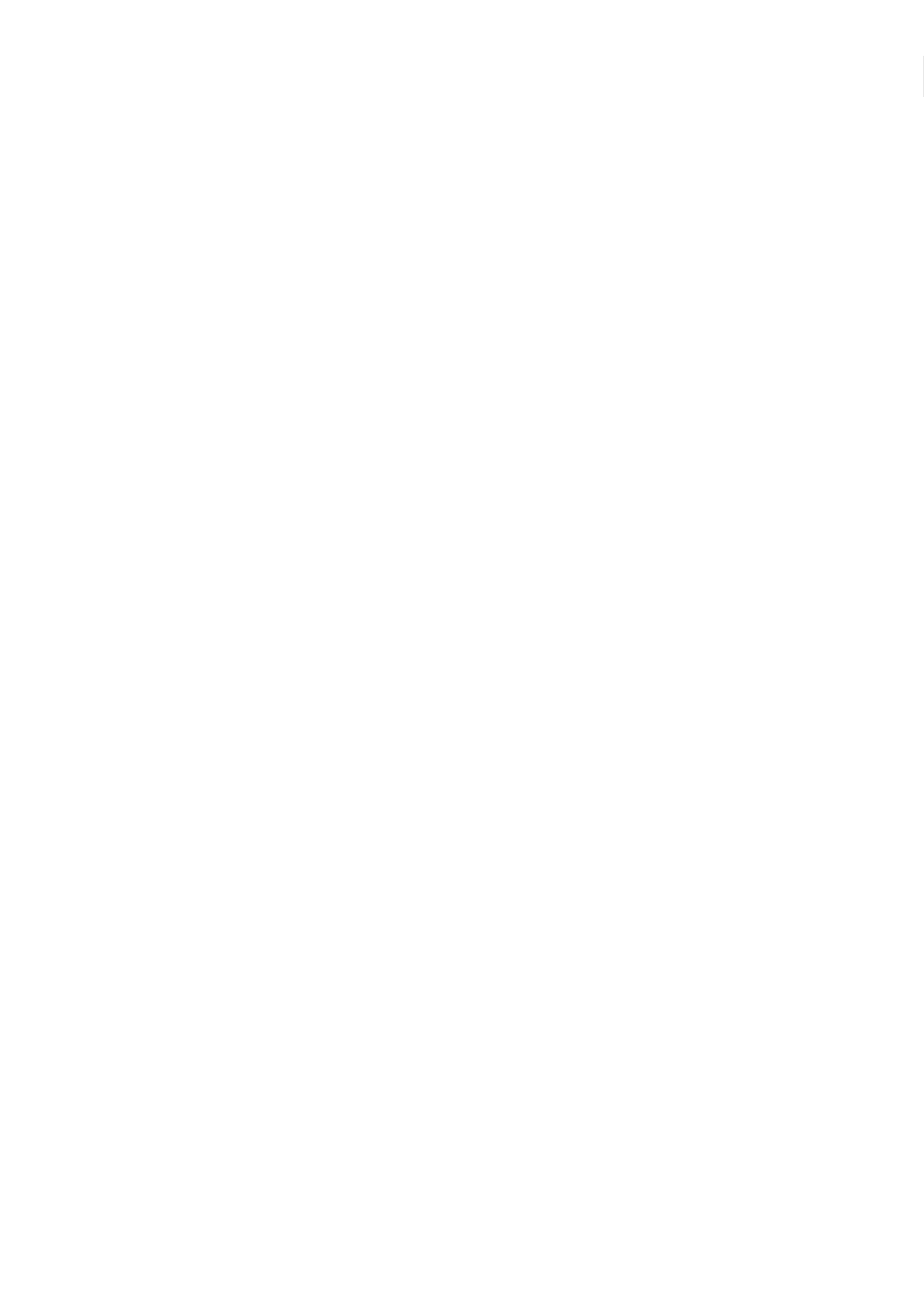#### **FOREWORD**

The Kenya Renal Association (KRA) is pleased to present this first edition<br>of the Management of Cardiovascular Disease in dialysis guidelines. It provides the user with a road map to appropriate interventions that may be needed when managing dialysis dependent patients presenting with various cardiovascular conditions.

In coming up with these guidelines, various international guidelines, articles in peer reviewed journals, nephrology texts as well as expert opinions were reviewed. The guideline development process involved extensive research and discussion by a guideline development working group of all aspects of the subject matter before arriving at consensus recommendations. These recommendations were then shared electronically with nephrologists countrywide; their input was then considered and adapted if found appropriate. The final document was then prepared.

These guidelines are deliberately simplified to make them easy to use. They are by no means exhaustive and the user must not hesitate to ask for help or consult more detailed cardiology or nephrology texts if they encounter situations not envisioned or well captured in these guidelines. These guidelines will be reviewed periodically as and when significant changes to best practice recommendations occur.

I believe that these guidelines will prove educative and practical to the user and help improve the quality of care offered to the dialysis patient.

Prof. S. O. McLigeyo Chairman Kenya Renal Association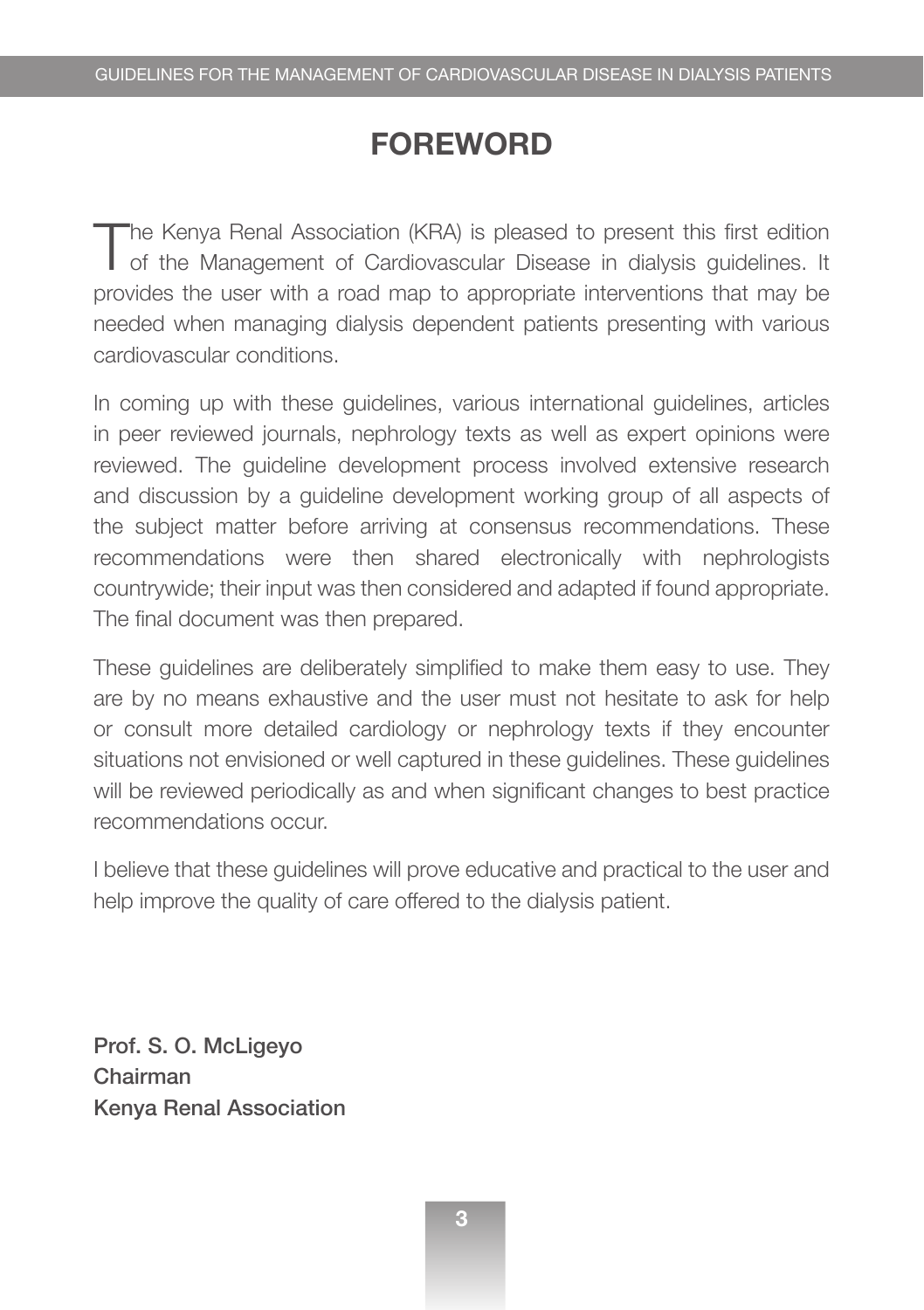### **ACKNOWLEDGEMENT**

Many individuals and institutions contributed their time, effort and resources to make the publication of these guidelines possible. These include the following.

- 1. From the Kenya Renal Association: Prof. Seth O. McLigeyo, Dr. Ahmed Twahir, Prof. Joshua Kayima, Dr. Doris Kinuthia, Dr. John Ngigi, Dr. Benjamin Wambugu, Dr. Ahmed Sokwala, Dr. Jonathan Wala, Dr. George Moturi, Dr. Patrick Mbugua, Dr. Hussein Bagha.
- 2. From the East Africa Kidney Institute: Dr. Anthony J. O. Were, Dr. Peter Koech, Dr. John Mutiso, Dr. Beatrice W. Ndege, Dr. Samuel Kabinga, Dr. James Kahura, Dr. Caroline Mwololo, Dr. David Ndonye, Dr. Edward Njogu.
- 3. From Kenyatta National Hospital: Ms. Beatrice Mugo, Ms. Diviner Nyarera, Ms. Matroba Obunaka, Ms. Ms. Nancy Wagombe, Mr. Charles Mwangi.
- 4. Special appreciation to Dr. Ahmed Twahir (nephrologist) and Dr. Samuel Kabinga (nephrology fellow) who contributed substantially to the actualization of these guidelines.
- 5. The printing of these guidelines is done with the generous support of Angelica medical supplies limited.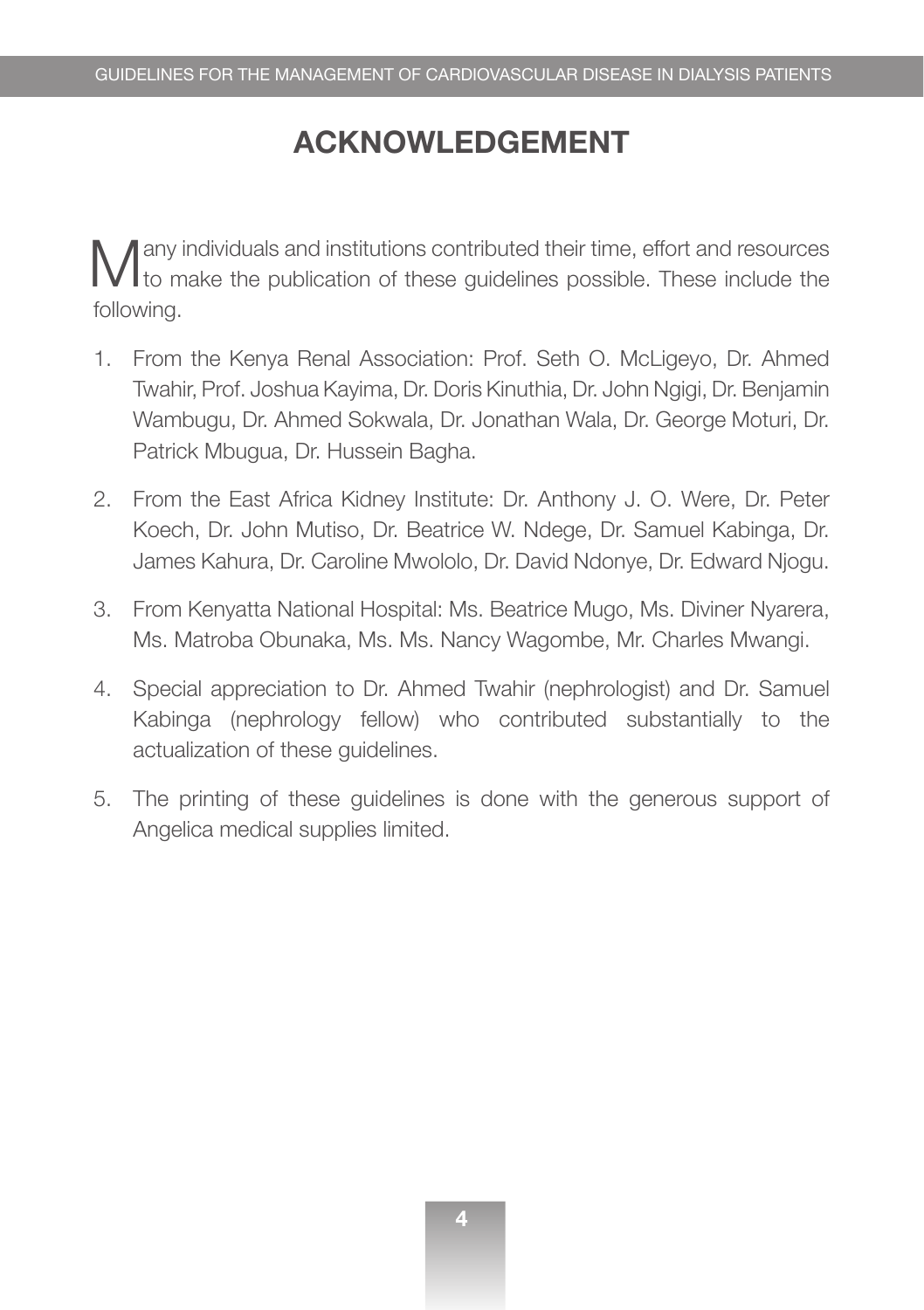# **TABLE OF CONTENTS**

| Left ventricular hypertrophy (LVH) and congestive heart failure (CHF)  8 |  |
|--------------------------------------------------------------------------|--|
|                                                                          |  |
|                                                                          |  |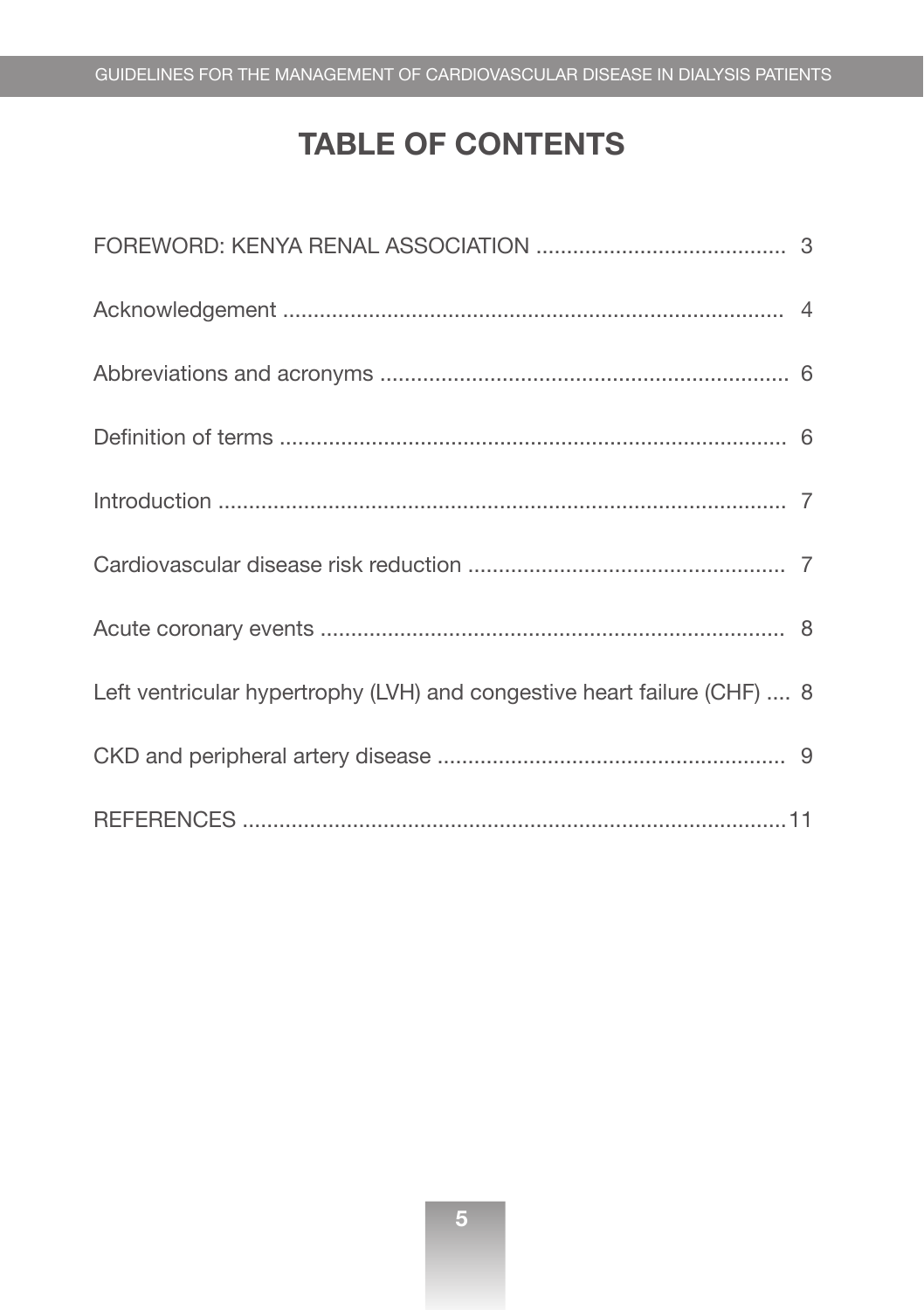### **ABBREVIATIONS AND ACRONYMS**

| ABI                | : Ankle-brachial index                  |
|--------------------|-----------------------------------------|
| <b>ACE</b>         | : Angiotensin converting enzyme         |
| <b>ACLS</b>        | : Advanced cardiac life support         |
| ARB                | : Angiotensin receptor blockers         |
| <b>CCB</b>         | : Calcium channel blockers              |
| <b>CHF</b>         | : Congestive heart failure              |
| <b>CKD</b>         | : Chronic kidney disease                |
| CK-MB              | : Creatine kinase isoenyme MB           |
| <b>CVD</b>         | : Cardiovascular Disease                |
| <b>DM</b>          | : Diabetes mellitus                     |
| <b>ECG</b>         | : Electrocardiogram                     |
| HbA <sub>1</sub> C | : Haemoglobin A1c                       |
| HD                 | : Haemodialysis                         |
| LDH                | : Lactate dehydrogenase                 |
| <b>LVH</b>         | : Left ventricular hypertrophy          |
| MI                 | : Myocardial infarction                 |
| <b>PAOD</b>        | : Peripheral arterial occlusive disease |

#### **Definition of terms**

| <b>Intermittent Claudication</b> | Pain during physical activity, which is reproducible<br>within the same muscle groups and ceases with<br>resting.               |
|----------------------------------|---------------------------------------------------------------------------------------------------------------------------------|
| Ankle brachial index (ABI)       | The ratio of systolic blood pressure at the ankle<br>to that in the arm (normal range is $0.9-1.1$ ; $< 0.9$<br>suggests PAOD). |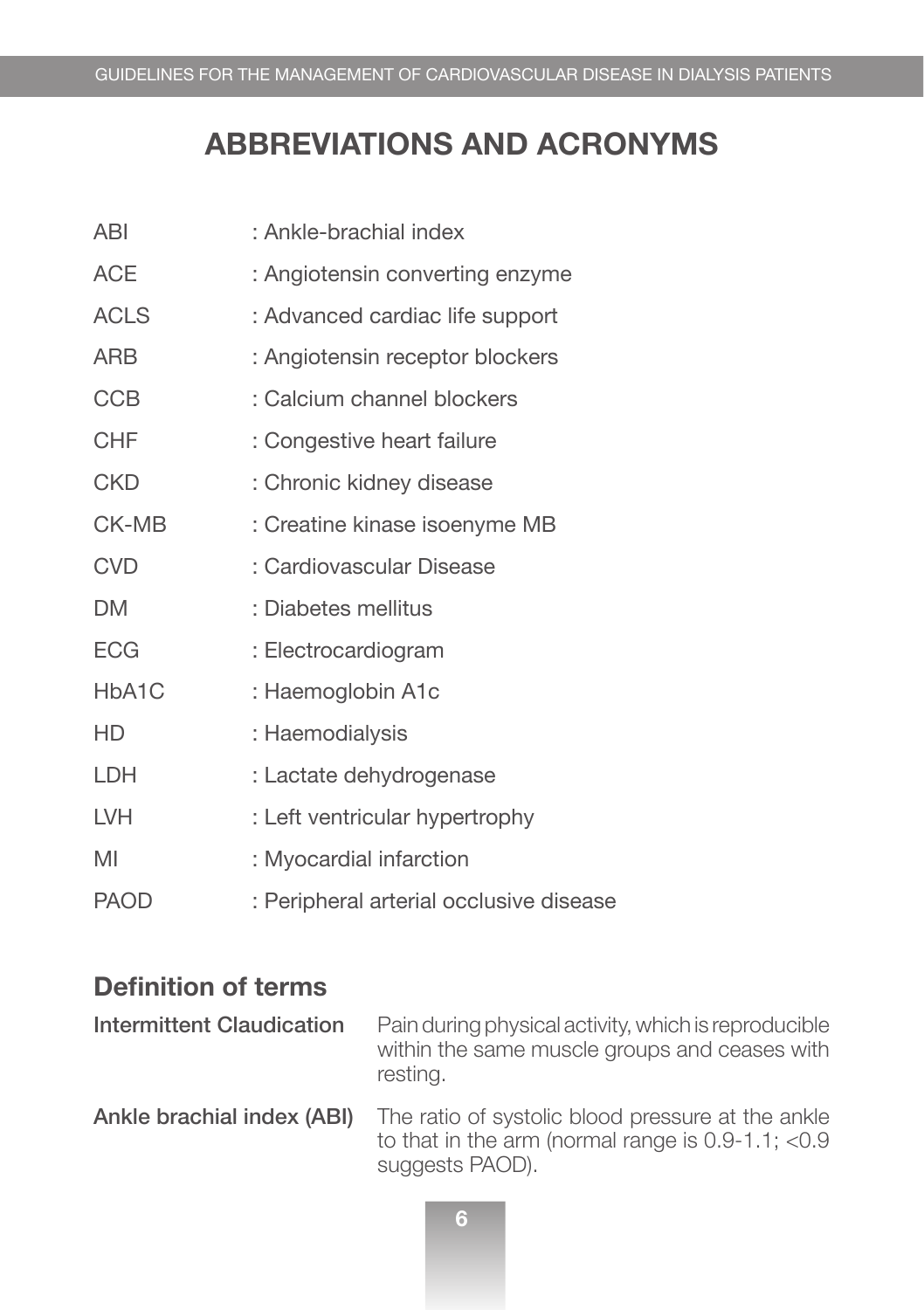### **INTRODUCTION**

The burden of cardiovascular disease (CVD) in chronic kidney disease (CKD) is very high in the haemodialysis (HD) population. The commonest CVDs seen in HD patients include: -

- − Ischaemic heart disease
- − Ischaemic stroke
- − Left ventricular hypertrophy (LVH)
- − Congestive heart failure (CHF)
- Peripheral arterial disease (PAD)

Non-traditional CVD risk factors in HD patients include: - volume overload, anaemia, mineral bone disorder, inflammation, oxidative stress.

People with CKD have a higher risk of recurrent myocardial infarction (MI), congestive heart failure (CHF) and sudden cardiac death. Optimal management of modifiable cardiovascular risk factors, such as hypertension and diabetes mellitus (DM) reduces morbidity and mortality.

#### **Cardiovascular disease risk reduction**

Risk reduction strategies in patients on dialysis is the same as in the general population. These strategies include: -

- − Cessation of cigarette smoking
- − Engaging in regular physical exercises
- − Weight reduction to optimal targets
- Reduction of fat intake
- − Ensuring optimal diabetes control to HbA1C <7%
- − Ensuring optimal blood pressure control to <140/90 mmHg
- − Using antiplatelet agents for secondary prevention of ischemic events
- Correction of anemia to individualized targets
- Using statin therapy where recommended (for patients already on statin therapy at the time of starting dialysis, it is suggested that these agents be continued. However, starting statins is not recommended in statin - naïve dialysis patients).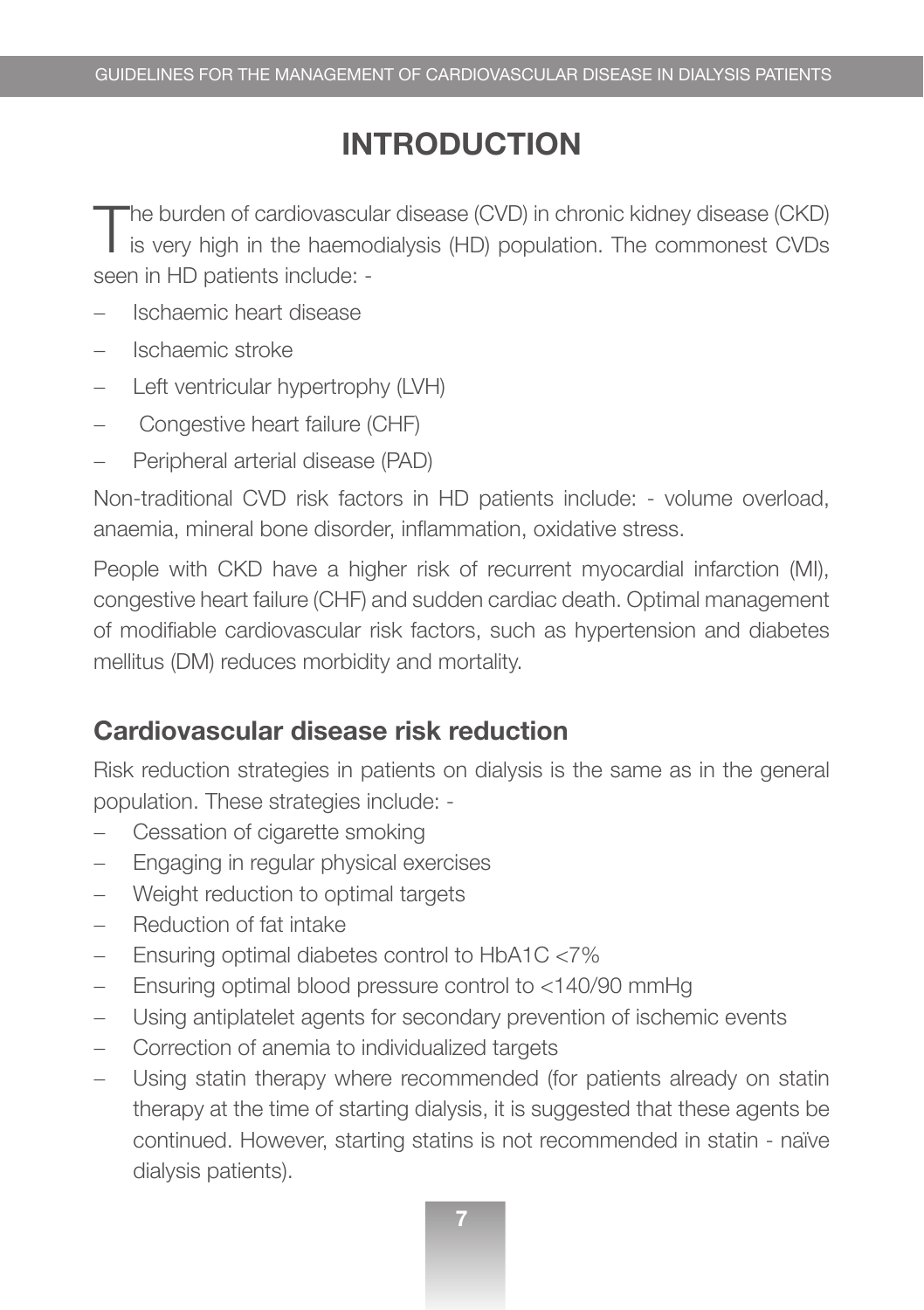#### **Acute coronary events**

- It is recommended that any suspected acute coronary event be evaluated with a 12 - lead electrocardiogram (ECG) and cardiac enzymes (CK-MB, troponin T/I or lactate dehydrogenase (LDH)).
- It is recommended that dialysis unit staff be conversant with advanced cardiac life support (ACLS).
- It is recommended that acute coronary events be managed as per ACLS guidelines.

#### **Left ventricular hypertrophy (LVH) and congestive heart failure (CHF)**

Left ventricular hypertrophy (LVH) is associated with increases in the incidence of heart failure, ventricular arrhythmias, death following myocardial infarction, decreased left ventricular ejection fraction, sudden cardiac death, aortic root dilation and cerebrovascular events. Left ventricular hypertrophy has a prevalence of approximately 40% in patients with chronic renal insufficiency and rises to about 75% by the time one progresses to ESRD. It may be diagnosed using electrocardiography (ECG) and echocardiography.

Risk factors include: -

- Old age
- − Arteriovenous connections
- − Diabetes mellitus
- − Anaemia
- − Abnormally stiff arteries
- − Hypertension
- − Extracellular fluid volume expansion
- − Uremic internal milieu
- − Abnormalities of calcium phosphate homeostasis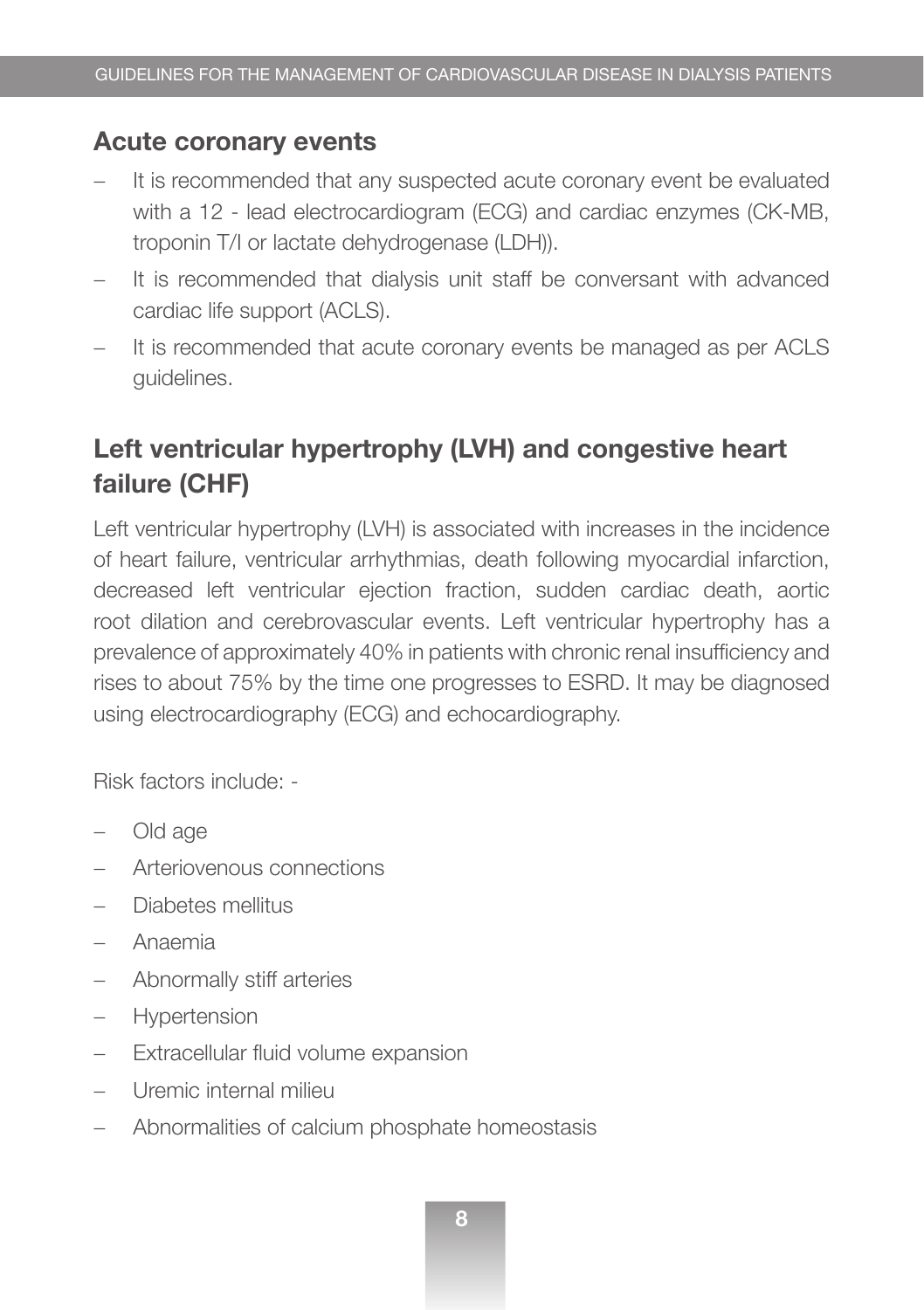Management of the modifiable risk factors may retard the development and progression of LVH. Drug classes that have been shown to be associated with LVH regression (and concomitant risk reduction) include: -

- − Angiotensin receptor blockers (ARB)
- − Angiotensin converting enzyme (ACE) inhibitors
- Some calcium channel blockers (CCB) (including diltiazem, verapamil, amlodipine)

These agents should thus be borne in mind when making drug choices for BP control. Special caution needs to be taken to avoid hyperkalemia when using ARBs and ACEIs.

It is advised that Specialist consultation be sought when managing these patients.

#### **CKD and peripheral artery disease**

It is recommended that adults with CKD be regularly examined for signs of peripheral arterial occlusive disease (PAOD). Intermittent claudication is the typical presentation of PAOD. It is suggested that adults with CKD and diabetes undergo regular foot assessment. A useful tool in assessing a patient with claudication is the ankle-brachial index (ABI). It is a non - invasive way of establishing the presence of PAOD and is calculated as the ratio of systolic blood pressure at the ankle to that in the arm (normal range, 0.9-1.1; PAOD, <0.9). Example: If systolic blood pressure at the right ankle is 140 mmHg, and that at the right arm is 130, ABI is 140mmHg/130mmHg =  $1.077$ .

The risk factors for PAOD include: -

- Diabetes mellitus
- − Hypertension
- − Hyperlipidemia
- − Family history of PAOD
- Sedentary lifestyle
- − Tobacco use
- − Chronic kidney disease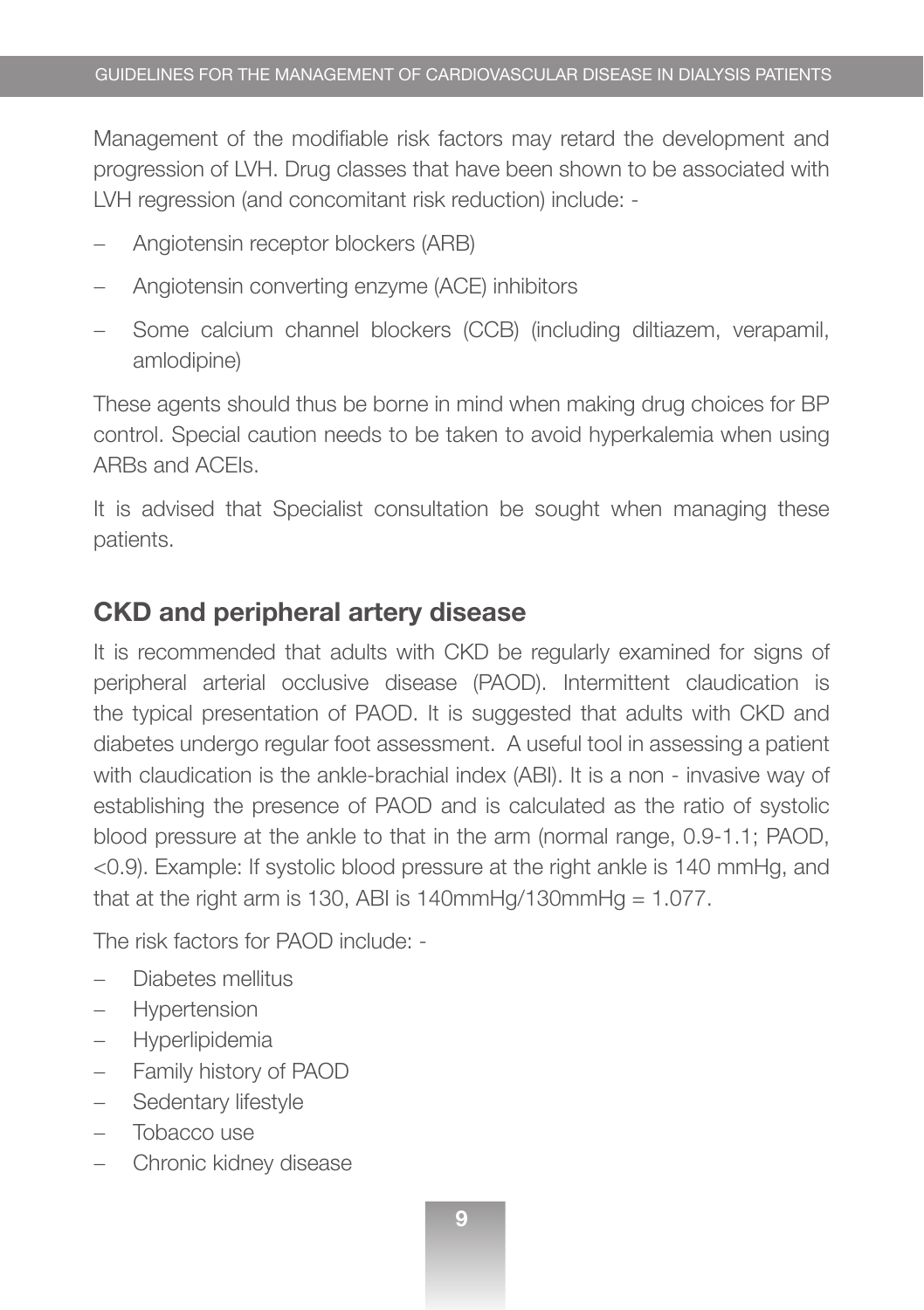Management of these conditions is important in preventing progression of PAOD. The medical management for PAOD should include Antiplatelet agents (e.g., aspirin, clopidogrel). Management of dyslipidemia using statins is important in selected individuals. Revascularization procedures may also be needed. It is recommended that Specialist consultation be sought when managing these patients.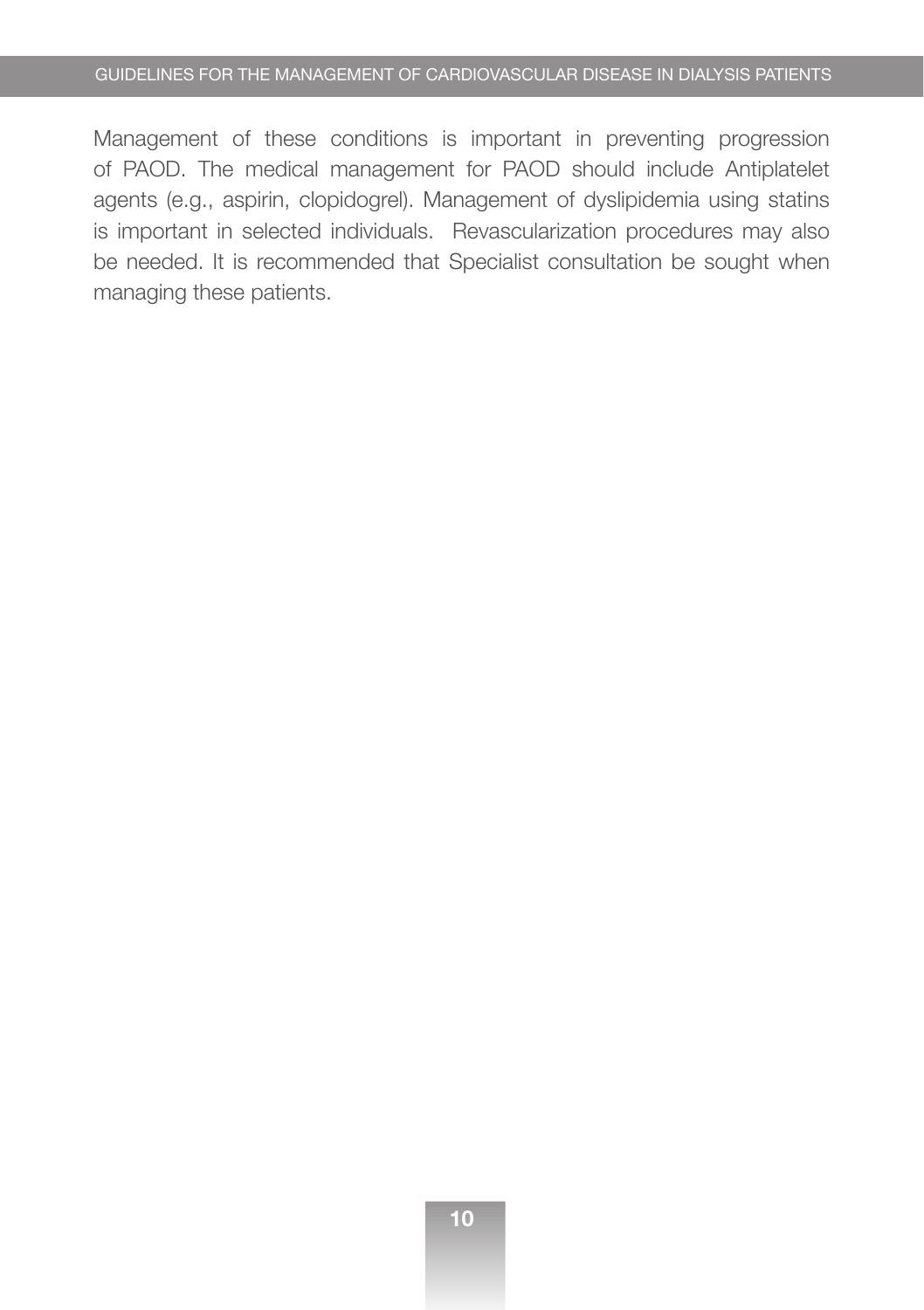#### **REFERENCES**

- 1. *KDIGO 2012 Clinical Practice Guideline for the Evaluation and Management of Chronic Kidney Disease.* Kidney International, January 2013. **3**(1).
- 2. Go, A.S., et al., *Chronic kidney disease and the risks of death, cardiovascular events, and hospitalization.* N Engl J Med, 2004. **351**: p. 1296-1305.
- 3. Anavekar, N.S., et al., *Relation between renal dysfunction and cardiovascular outcomes after myocardial infarction.* N Engl J Med, 2004. **351**: p. 1285-1295.
- 4. Ibsen, H., et al., *Albuminuria and cardiovascular risk in hypertensive patients with left ventricular hypertrophy: the LIFE Study.* Kidney Int Suppl, 2004. **92**: p. s56-58.
- 5. Shlipak, M.G., et al., *Cardiovascular mortality risk in chronic kidney disease: comparison of traditional and novel risk factors.* JAMA, 2005. **293**: p. 1737-1745.
- 6. Eckardt, K.U., et al., *Left ventricular geometry predicts cardiovascular outcomes associated with anemia correction in CKD.* J Am Soc Nephrol, 2009. **20**: p. 2651-2660.
- 7. Halimi, J.M., et al., *Effects of current smoking and smoking discontinuation on renal function and proteinuria in the general population.* Kidney International, 2000. **58**: p. 1285-1292.
- 8. Boyce, M.L., et al., *Exercise training by individuals with predialysis renal failure:*

*cardiorespiratory endurance, hypertension, and renal function.* Am J Kidney Dis, 1997. **30**: p. 180-192.

9. Navaneethan, S.D., et al., *Weight loss interventions in chronic kidney disease: a systematic review and meta-analysis.* Clin J Am Soc Nephrol, 2009. **4**: p. 1565-1574.